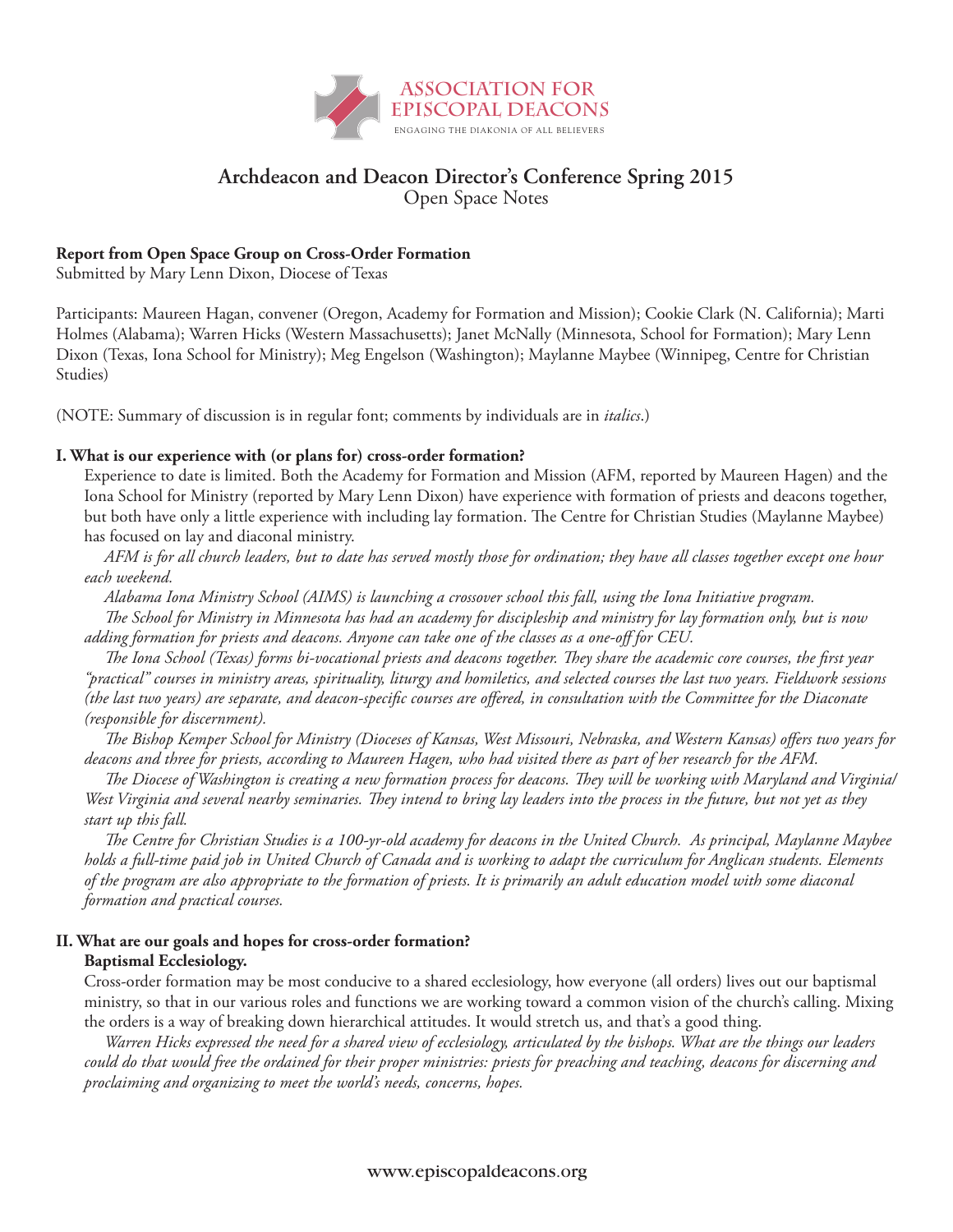Janet: one of the things we've found most fascinating (I'm facilitator for deacon cohort). Deacons and priests answer the questions and deal with the subject matter very differently. Really evident in missional church class. Important in hearing and respecting each other's voice and call.

### **More thorough discernment of call.**

There was some interest in starting discernment and formation in a way that delays the question of orders, or at least leaves it open during the formation process.

*AIMS (Alabama) will consider the first two years of their formation process to be part of the formal discernment process. Warren Hick, a priest, has been charged with retooling the diaconal preparation process in Massachusetts and is now turning it over to a group of deacons. He raised the question of how to provide basic vocational discernment as part of the larger understanding of our Baptismal Covenant.*

*In the Diocese of Texas discernment is initially done as a condition of admission to the ordination tracks at the Iona School of Ministry, but both the students and the diocesan discernment committees continue discernment through the three years of school. Switching tracks has become easier as we have had experience with how the continuing discernment works. It no longer requires laying out of school for a year and starting the process over. Most recently, one of our deacon students moved to the priest track at the beginning of his second year in school, with the approval of the Bishop and the involvement of the Committee for the Diaconate and the Committee for Bi vocational Priests.*

*Maylanne Maybee noted the disproportionate attention the church gives to discernment for clergy; lay people should have discernment taken equally seriously.*

*In the Diocese of Northern California, there are two six-month series of workshops for discernment, according to Cookie Clark. Meg Engelson emphasized that since all are called, cross-training is important. You can learn as you go, that you don't need to be a deacon to do some specific ministry—that you are called instead to be a servant leader as a lay person. As a priest, she finds it disturbing when someone who thinks they have a call to the priesthood decides because of the circumstances of their lives to revamp and "settle" for deacon; that's not discernment. Part of what we're called to do as a community of believers, she said, is to be sure people can follow their own authentic call.*

*Warren Hicks also noted the need to develop lay followers as well as lay leaders. He suggested that without extending discernment to the call to follow, congregations place many unfair expectations on their priests. We need to counter a consumer mentality, where people think they are here to have their needs met, rather than to become hosts themselves.*

# **III. What are our concerns about cross-order formation? What is the end point of lay formation?**

We discussed the end-point of lay formation: if laity and clergy are receiving comparable formation, will there be a sense of being "slighted" by the laity since they will not be ordained at the end? We mentioned the need to consider carefully whether "licensing" or "equipping" should be the goal of lay formation. We agreed that any licensing needs to be more than a reward for time in church or "churchiness."

### **How will multiple orders (and perhaps varying timeframes) affect community formation for the school?**

This has not been a problem where priests and deacons are already being formed together. The mutual respect and understanding of roles the orders are learning in community would be extended to the laity formed with them.

To the extent that programs of different praxis and different lengths might "interrupt" tight community, it would offer the opportunity to learn how to form intentional "porous" or permeable communities, which would be skills needed in our churches.

Different perspectives would enrich everyone's learning and build a more robust community. As Janet McAnally (facilitator for the deacon cohort in Minnesota) noted, one of the most fascinating findings is that deacons and priests answer questions in class and deal with the subject matter very differently. This is really evident in the missional church class. This is important in hearing and respecting each other's voice and call.

*Community building needs to be intentional, in any event. Some have experienced isolation when they have gone to campusbased programs for shorter-term classes.*